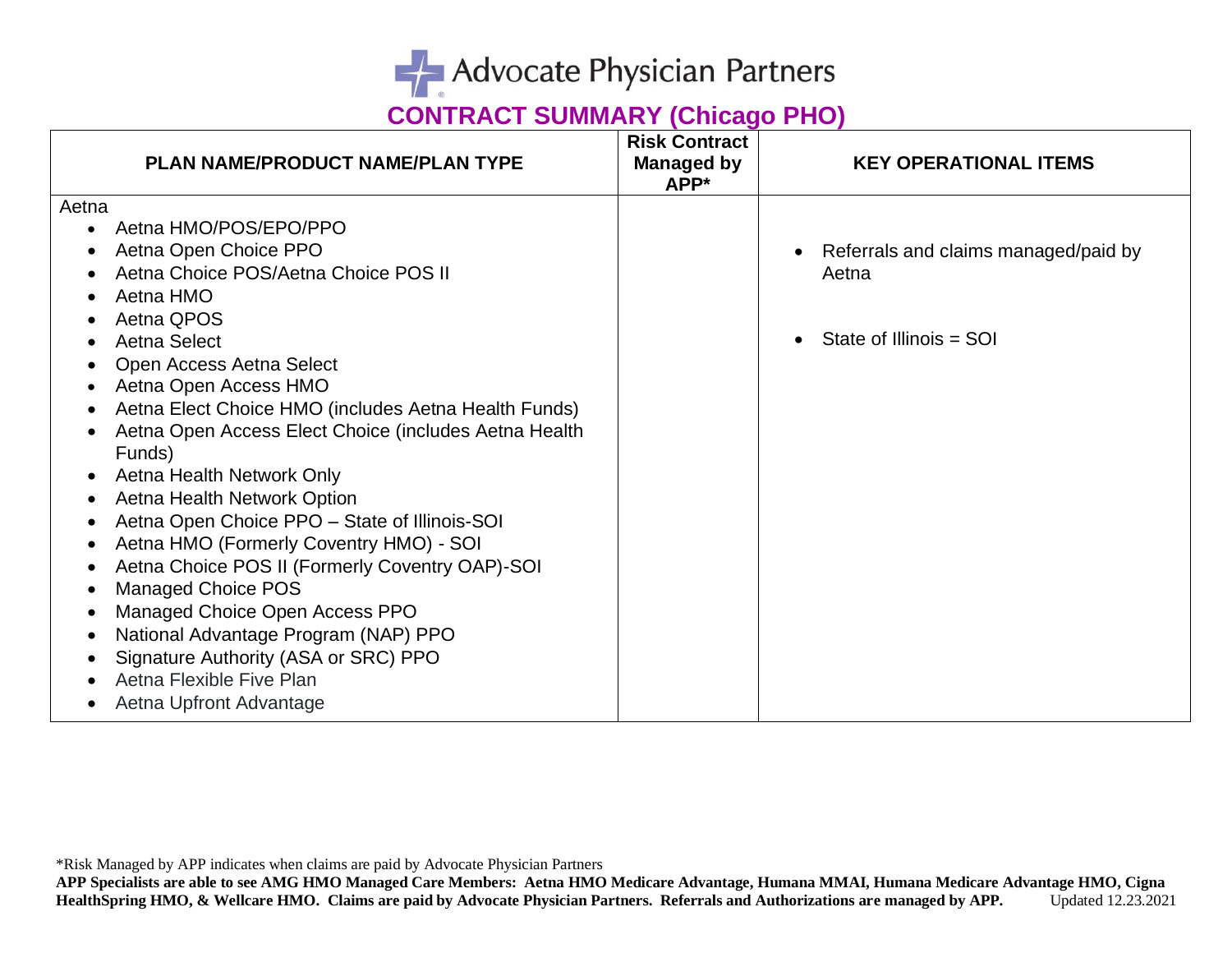

| PLAN NAME/PRODUCT NAME/PLAN TYPE                                                                                                                                                                             | <b>Risk Contract</b><br>Managed by<br>APP* | <b>KEY OPERATIONAL ITEMS</b>                                                                                                                                                                |
|--------------------------------------------------------------------------------------------------------------------------------------------------------------------------------------------------------------|--------------------------------------------|---------------------------------------------------------------------------------------------------------------------------------------------------------------------------------------------|
| Aetna<br>Medicare Value Plan (PPO)<br>Medicare Standard Plan (PPO)<br>Medicare Open Access (HMO/POS)<br>Aetna Medicare Explorer Value (PPO)<br>Aetna Medicare Premier Plus (PPO)<br>Aetna Medicare DMG Prime |                                            | Claims and referrals are paid/managed by<br>$\bullet$<br>Aetna                                                                                                                              |
| <b>Blue Cross Blue Shield Illinois</b><br>Blue Cross Blue Shield Illinois Preferred Plan: Advocate<br><b>Only Network</b><br><b>Blue Cross Blue Shield Illinois Select Plan</b>                              |                                            | Advocate Employee Plans<br>$\bullet$<br><b>BCBS Preferred Plan: Advocate Only</b><br><b>Network</b><br>Authorizations managed by APP<br>$\bullet$<br>Claims are paid by BCBSIL<br>$\bullet$ |

\*Risk Managed by APP indicates when claims are paid by Advocate Physician Partners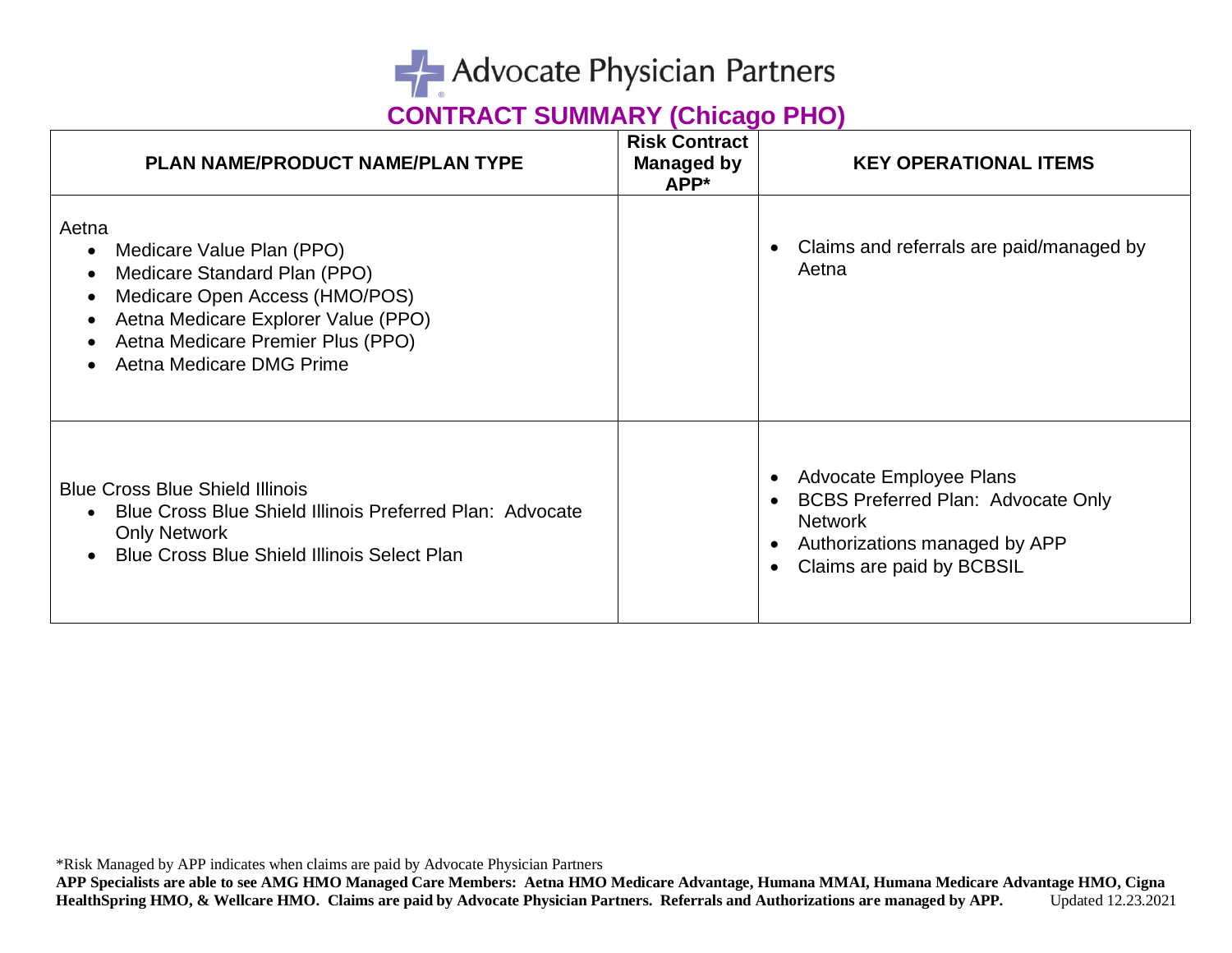

| <b>PLAN NAME/PRODUCT NAME/PLAN TYPE</b>                                                                                                                                                                                                                                                                                                     | <b>Risk Contract</b><br>Managed by<br>APP* | <b>KEY OPERATIONAL ITEMS</b>                                                                                                                               |
|---------------------------------------------------------------------------------------------------------------------------------------------------------------------------------------------------------------------------------------------------------------------------------------------------------------------------------------------|--------------------------------------------|------------------------------------------------------------------------------------------------------------------------------------------------------------|
| <b>Blue Cross Blue Shield Illinois</b><br><b>BlueCare Direct HMO</b><br><b>Blue Precision HMO</b><br><b>Blue Advantage HMO</b><br><b>HMO Illinois</b><br><b>Blue Medicare Advantage Basic HMO</b><br>Blue Medicare Advantage Basic Plus HMO-POS<br>Blue Medicare Advantage Premier Plus HMO-POS<br><b>Blue Medicare Advocate Health HMO</b> | $\mathsf{x}$                               | Claims and referrals are paid/managed by<br>$\bullet$<br><b>APP</b>                                                                                        |
| <b>Blue Cross Medicare Advantage PPO</b><br><b>Choice Plus PPO</b><br><b>Choice Premier PPO</b><br><b>Classic PPO</b><br>Flex PPO<br><b>Elite PPO</b>                                                                                                                                                                                       |                                            | Claims are paid by BCBSIL<br>$\bullet$<br>Elite PPO is only offered in DuPage and Will<br>County                                                           |
| <b>Blue Cross Community MMAI</b>                                                                                                                                                                                                                                                                                                            |                                            | Claims are paid by BCBSIL                                                                                                                                  |
| Cigna<br>Cigna PPO<br>Cigna Choice Fund PPO/EPO<br>Open Access Plus/Choice Fund OA Plus POS<br>Effective 10/01/2021<br>Cigna One Health HMO                                                                                                                                                                                                 |                                            | Claims and authorizations are paid/managed<br>by Cigna<br>Cigna One Health effective 10/01/2021.<br>Claims and authorizations are paid/managed<br>by Cigna |

\*Risk Managed by APP indicates when claims are paid by Advocate Physician Partners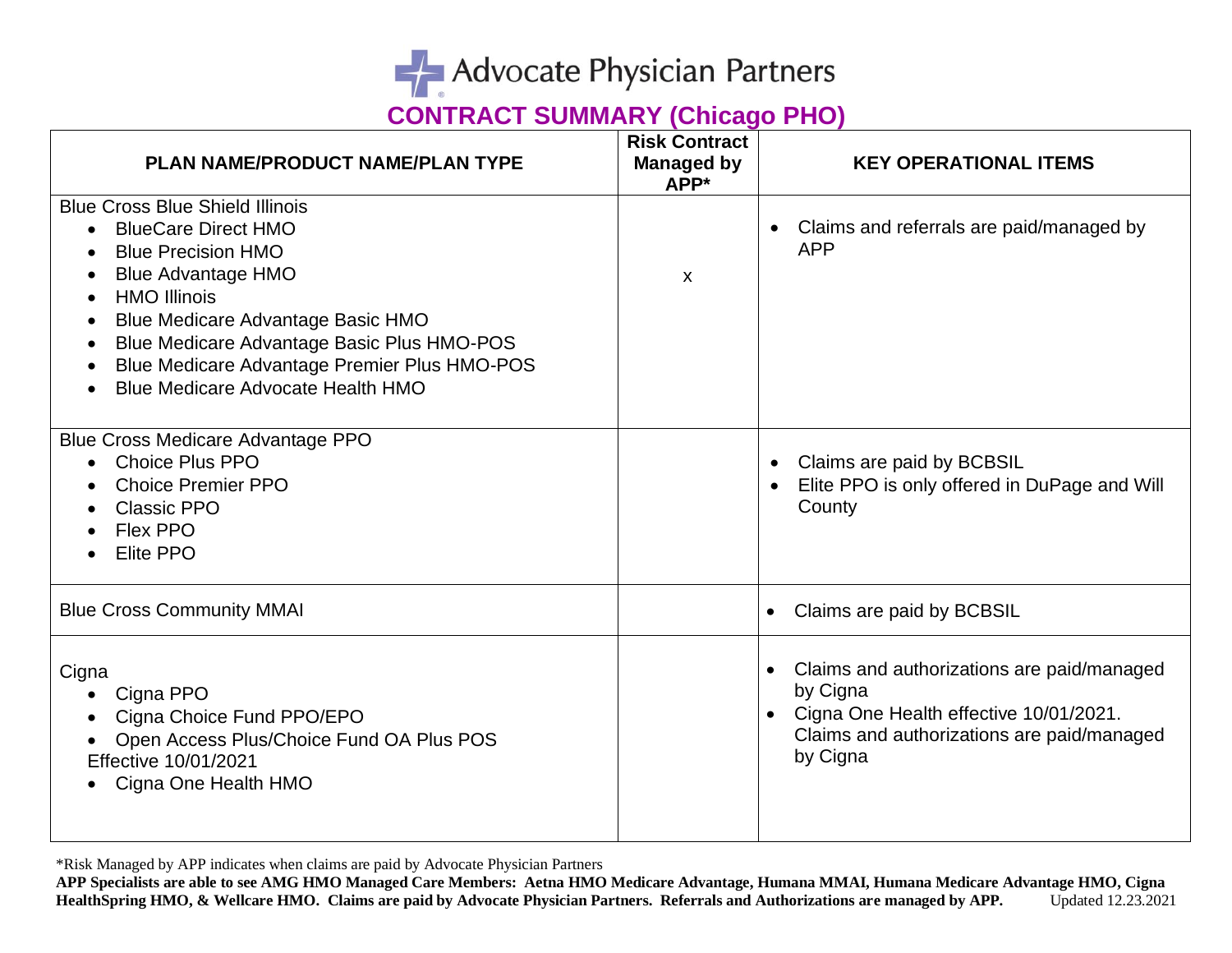

| PLAN NAME/PRODUCT NAME/PLAN TYPE                                                                                                                              | <b>Risk Contract</b><br><b>Managed by</b><br>APP* | <b>KEY OPERATIONAL ITEMS</b>                                                                                                                        |
|---------------------------------------------------------------------------------------------------------------------------------------------------------------|---------------------------------------------------|-----------------------------------------------------------------------------------------------------------------------------------------------------|
| Cigna<br>HealthSpring TrueChoice Medicare Advantage PPO<br>$\bullet$<br>HealthSpring Preferred, Premier, and Advantage Medicare<br>$\bullet$<br>Advantage HMO |                                                   | Claims and authorizations are paid/managed<br>by HealthSpring                                                                                       |
| <b>Effective 01/01/2022</b><br>Devoted Medicare Advantage: Essential HMO, Core HMO and<br>Prime HMO                                                           |                                                   | All claims paid by Devoted<br>Authorizations managed by APP for APP<br>Devoted members<br>Authorizations managed by Devoted for non-<br>APP members |
| First Health EPO & PPO                                                                                                                                        |                                                   | Claims are paid by Coventry Health Plans                                                                                                            |
| Coventry HMO & PPO                                                                                                                                            |                                                   |                                                                                                                                                     |
| HealthLink / Unicare PPO                                                                                                                                      |                                                   |                                                                                                                                                     |
| <b>HFN</b><br><b>HFN Total Care PPO</b><br>HFN PPO & EPO<br>$\bullet$<br><b>HFN Platinum EPO</b>                                                              |                                                   |                                                                                                                                                     |
| <b>HST Care Connect EPO</b>                                                                                                                                   |                                                   | Refer to ID for Claims Submission<br>$\bullet$                                                                                                      |

\*Risk Managed by APP indicates when claims are paid by Advocate Physician Partners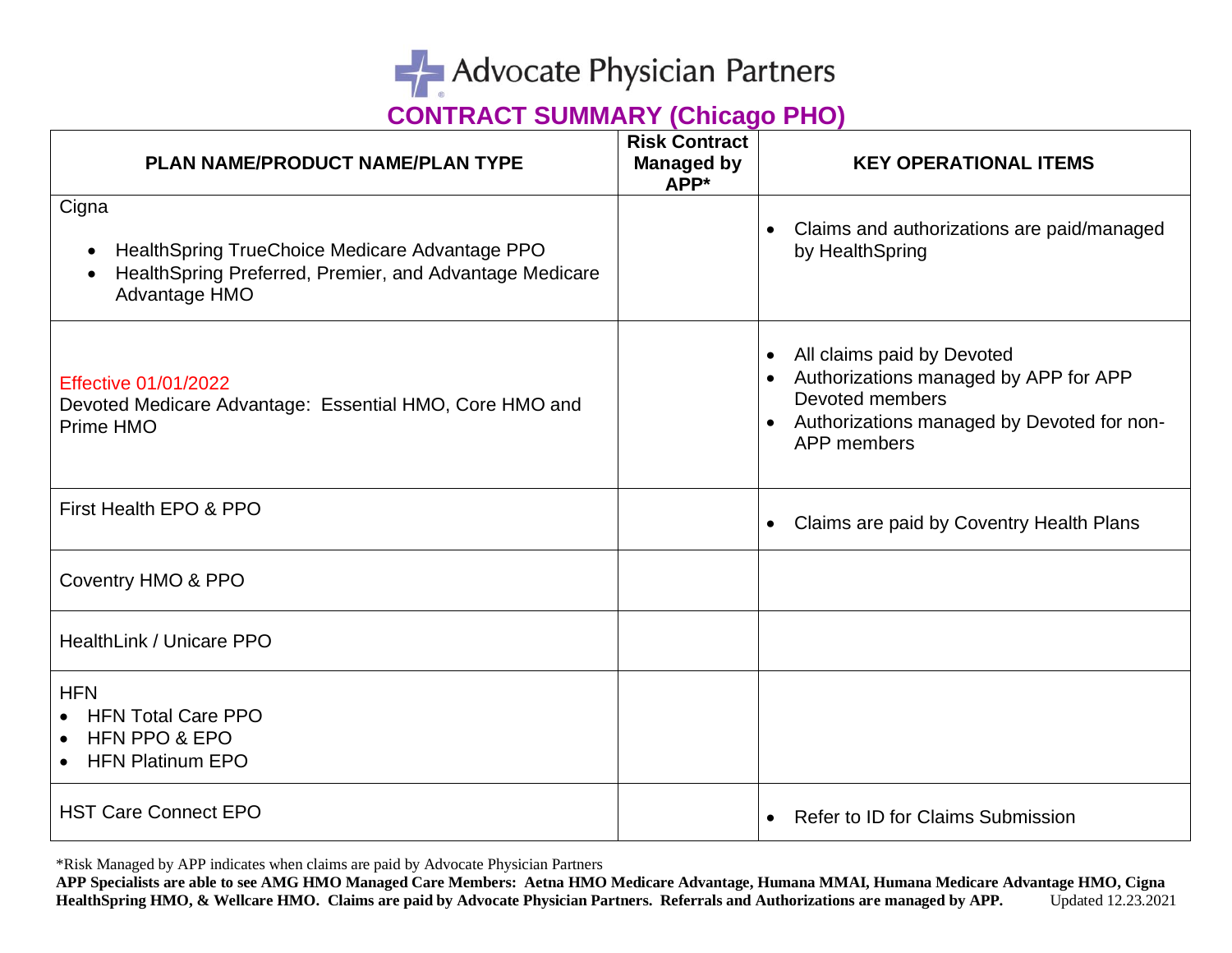

| PLAN NAME/PRODUCT NAME/PLAN TYPE                                                                                                                                                                                                                                                                                                                                                         | <b>Risk Contract</b><br><b>Managed by</b><br>APP* | <b>KEY OPERATIONAL ITEMS</b>                                                                      |
|------------------------------------------------------------------------------------------------------------------------------------------------------------------------------------------------------------------------------------------------------------------------------------------------------------------------------------------------------------------------------------------|---------------------------------------------------|---------------------------------------------------------------------------------------------------|
| Humana<br>• Humana Select HMO<br>Humana Platinum HMO                                                                                                                                                                                                                                                                                                                                     | $\chi$                                            | Claims and referrals are paid/managed by<br>$\bullet$<br><b>APP</b>                               |
| Humana<br>Humana PPO<br>$\bullet$<br>Humana Preferred PPO POS-Open Access<br>Humana Choice POS<br>$\bullet$<br>Humana ChoiceCare/National PPO<br>Humana National EPO/HMO/POS-Open Access<br>Humana Premier HMO<br>Humana Illinois CCN HMO<br>Humana Medicare Advantage Plans<br>• HumanaChoice - PPO<br>• Humana Gold Choice - Private Fee-for-Service<br>(PFFS)<br>• Humana Honor PPO** |                                                   | Claims are paid by Humana<br>$\bullet$<br>**New Humana 2022 FFS Medicare PPO<br>$\bullet$<br>Plan |

\*Risk Managed by APP indicates when claims are paid by Advocate Physician Partners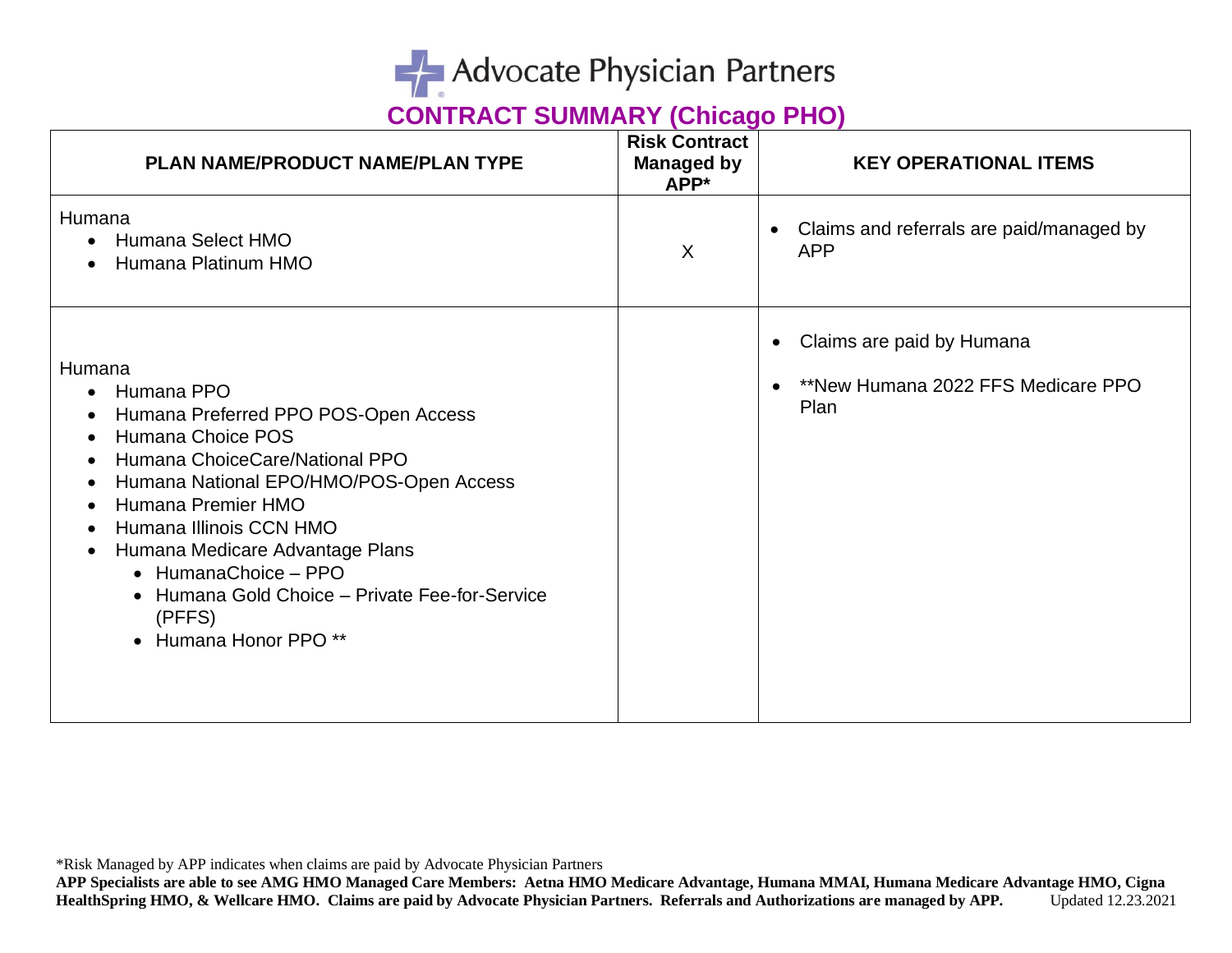

| <b>PLAN NAME/PRODUCT NAME/PLAN TYPE</b>                                                                                  | <b>Risk Contract</b><br><b>Managed by</b><br>APP* | <b>KEY OPERATIONAL ITEMS</b>                                                                                                                                                         |
|--------------------------------------------------------------------------------------------------------------------------|---------------------------------------------------|--------------------------------------------------------------------------------------------------------------------------------------------------------------------------------------|
| Humana<br>Humana Gold Plus HMO<br>Humana Community Select HMO<br>Humana Community HMO Diabetes and Heart (HMO-C-<br>SNP) | $\sf X$                                           | Claims referrals are paid/managed by APP<br>Effective 01/1/2021                                                                                                                      |
| Meridian, a Wellcare Company<br><b>Medicaid HMO</b>                                                                      |                                                   | Referrals and claims are managed/paid by<br>$\bullet$<br>Meridian                                                                                                                    |
| PHCS & MultiPlan Inc. PPO<br>Private Healthcare Systems (PHCS) PPO<br>MultiPlan Inc. PPO                                 |                                                   | Advocate is out of network for<br>$\bullet$<br>MultiPlan/PHCS "Physician Only Network" &<br>"Practioner Only" plans.                                                                 |
| SEIU - Local 4 HMO & PPO                                                                                                 |                                                   |                                                                                                                                                                                      |
| Union Medical (Local 1546) HMO                                                                                           |                                                   | Union Medical Referrals are managed by the<br><b>Union Medical Primary Care Clinic</b><br>All APP Specialists can receive referrals from<br><b>Union Medical Primary Care Clinic</b> |

\*Risk Managed by APP indicates when claims are paid by Advocate Physician Partners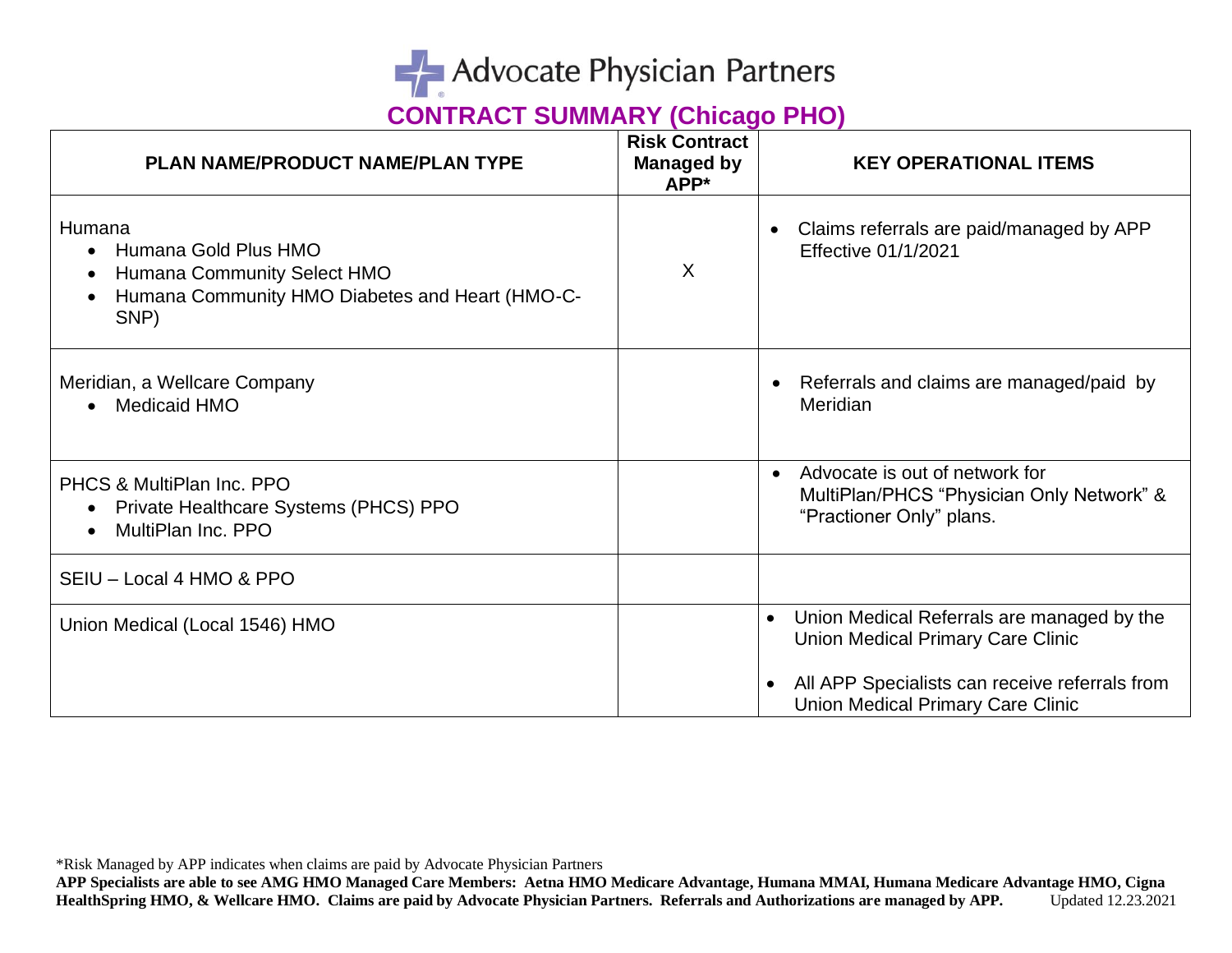

| PLAN NAME/PRODUCT NAME/PLAN TYPE                                                                                                                                                                                                                                                                                                                                                                                                                                                                                                                                                                                                                                                   | <b>Risk Contract</b><br>Managed by<br>APP* | <b>KEY OPERATIONAL ITEMS</b>                                                                                                                                        |
|------------------------------------------------------------------------------------------------------------------------------------------------------------------------------------------------------------------------------------------------------------------------------------------------------------------------------------------------------------------------------------------------------------------------------------------------------------------------------------------------------------------------------------------------------------------------------------------------------------------------------------------------------------------------------------|--------------------------------------------|---------------------------------------------------------------------------------------------------------------------------------------------------------------------|
| <b>United Healthcare</b><br>United Healthcare/Choice Plus/Select Plus POS<br>$\bullet$<br>United Healthcare Choice Select HMO<br>United Healthcare Core PPO<br>United Healthcare Options PPO<br>United Healthcare Navigate HMO & POS<br>United Healthcare HDHP Definity Basics PPO<br>$\bullet$<br>United Healthcare Charter HMO<br>United Healthcare NexusACO R and NexusACO OA<br>Railroad Employees National Health & Welfare Plan-<br>(Group 023000)<br>Railroad Employees The National Railway Carriers &<br>$\bullet$<br>United Transportation Union Health and Welfare Plan<br>(Group 690100)<br><b>United Healthcare</b><br><b>AARP Medicare Complete HMO</b><br>$\bullet$ |                                            | Claims are paid by United Healthcare<br>$\bullet$<br>United Healthcare Charter HMO is Advocate<br>$\bullet$<br>only network<br>**New UHC 2022 FFS Medicare PPO Plan |
| AARP Medicare Complete ACCESS HMO<br>AARP Medicare Complete Plan 1 HMO/Plan 2 HMO<br>٠<br>United Healthcare Medicare Advantage<br>$\bullet$<br>Medicare Solutions PPO/Group Retirees/Medicare<br>Complete Assure PPO Plan<br>AARP Medicare Advantage Choice PPO<br>$\bullet$<br>AARP Medicare Advantage Walgreens<br>AARP Medicare Advantage Patriot PPO<br>$\bullet$<br>UnitedHealthcare Chronic Complete Assure PPO**<br>$\bullet$                                                                                                                                                                                                                                               |                                            |                                                                                                                                                                     |

\*Risk Managed by APP indicates when claims are paid by Advocate Physician Partners